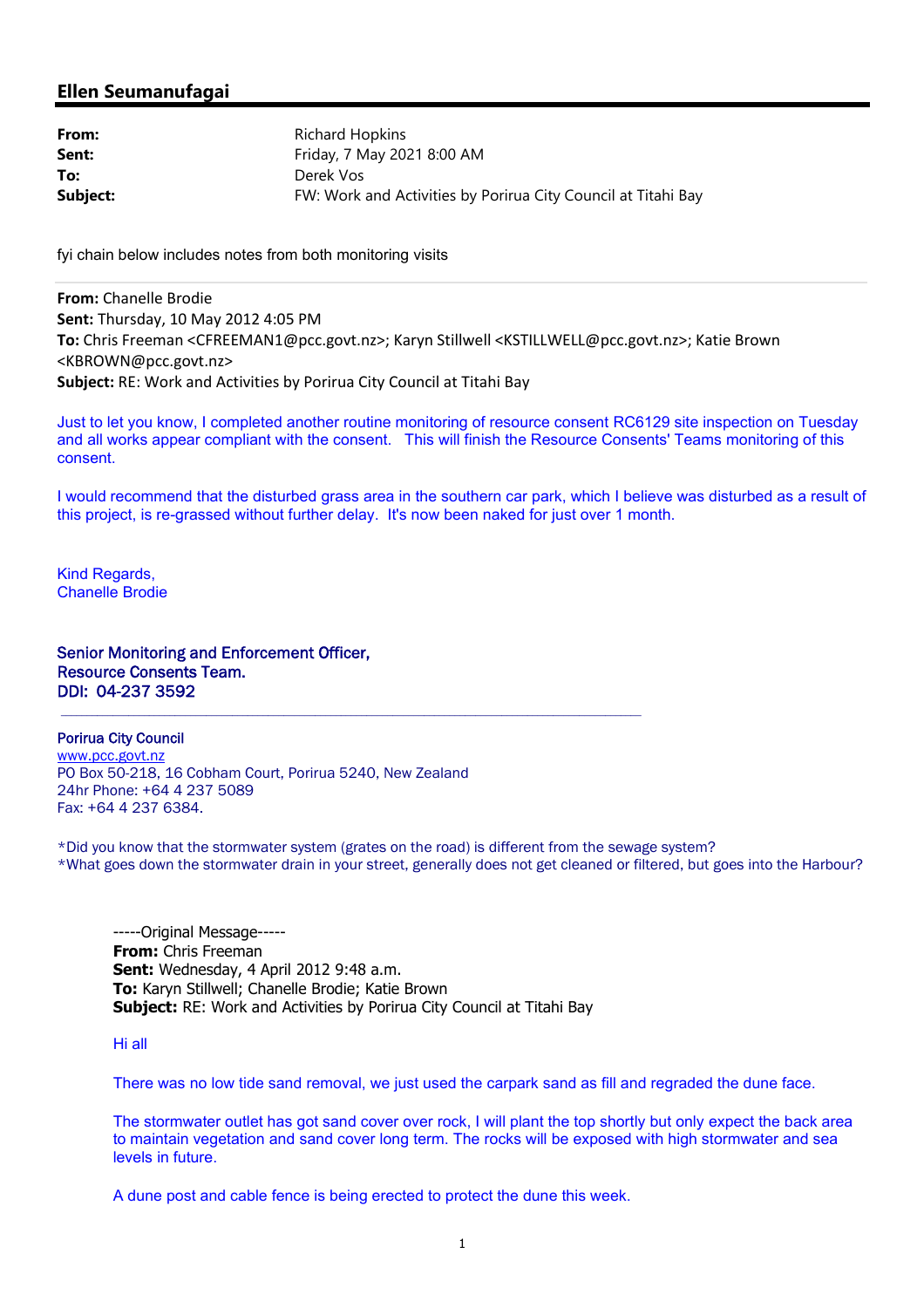### Regards Chris

**Chris Freeman** Biodiversity and Horticultural Advisor 0272261366 (Part Time Tues Wed) cfreeman@pcc.govt.nz Porirua City Council

> -----Original Message----- **From:** Karyn Stillwell **Sent:** Tuesday, 3 April 2012 5:08 p.m. **To:** Chris Freeman **Subject:** FW: Work and Activities by Porirua City Council at Titahi Bay

Any comments?

Karyn Stillwell Manager, Leisure Assets & Services DDI: 04 2371499 | MOB: 0275545771

Porirua City Council www.pcc.govt.nz PO Box 50-218, 16 Cobham Court, Porirua 5240, New Zealand 24hr Phone: +64 4 237 5089 Email: enquiries@pcc.govt.nz Fax: +64 4 237 6384

*"Porirua enjoys kilometres of scenic walking tracks and cycleways for all levels of fitness"*

-----Original Message----- **From:** Chanelle Brodie **Sent:** Tuesday, 3 April 2012 4:35 p.m. **To:** Katie Brown **Cc:** Adrian Ramage; Karyn Stillwell **Subject:** RE: Work and Activities by Porirua City Council at Titahi Bay

Hi Katie,

I can confirm that I monitored the land use resource consent RC6129 this afternoon and can confirm that all works appear compliant at this stage.

I noted that there still appears to be work to be done on the stormwater outlet (namely more rocks placed here to protect the new small earth mounds that have been created and planting).

I also noted that there apepared to be no evidence of the proposed excavation area just above the low tide mark, so I'm assuming that the excavation has been undertaken and the beach contour has returned back to its natural state.

We will monitor the works again within one month.

Happy to discuss further.

Kind Regards, Chanelle

Senior Monitoring and Enforcement Officer, Resource Consents Team.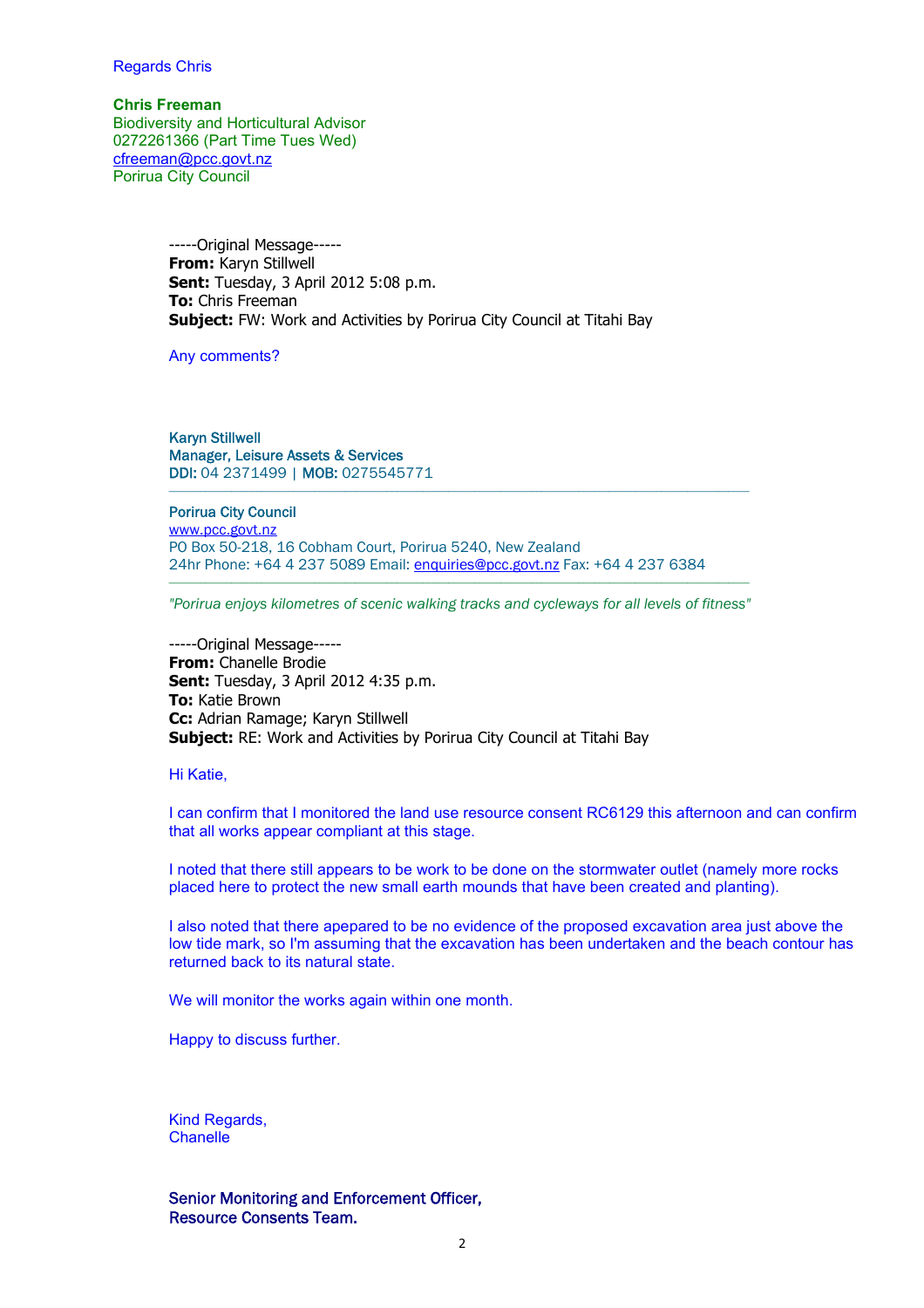## DDI: 04-237 3592

#### Porirua City Council

www.pcc.govt.nz PO Box 50-218, 16 Cobham Court, Porirua 5240, New Zealand 24hr Phone: +64 4 237 5089 Fax: +64 4 237 6384.

\*Did you know that the stormwater system (grates on the road) is different from the sewage system? \*What goes down the stormwater drain in your street, generally does not get cleaned or filtered, but goes into the Harbour?

-----Original Message----- **From:** Katie Brown **Sent:** Monday, 26 March 2012 10:47 a.m. **To:** Chanelle Brodie **Subject:** Work and Activities by Porirua City Council at Titahi Bay

#### Hi Chanelle,

Could you please let me know when you have been down to the beach and whether you have any comments regarding our works?

I will be working on the below OIA request this week and if there is anything I should now from your end of things it would be useful.

**Thanks** 

Katie Brown Resource Planner (Leisure Assets) DDI: 237 1457

*"Porirua enjoys over 70 kilometres of scenic walking tracks and cycleways for all levels of fitness"*

 $\mathcal{L}_\text{max} = \mathcal{L}_\text{max} = \mathcal{L}_\text{max} = \mathcal{L}_\text{max} = \mathcal{L}_\text{max} = \mathcal{L}_\text{max} = \mathcal{L}_\text{max} = \mathcal{L}_\text{max} = \mathcal{L}_\text{max} = \mathcal{L}_\text{max} = \mathcal{L}_\text{max} = \mathcal{L}_\text{max} = \mathcal{L}_\text{max} = \mathcal{L}_\text{max} = \mathcal{L}_\text{max} = \mathcal{L}_\text{max} = \mathcal{L}_\text{max} = \mathcal{L}_\text{max} = \mathcal{$ 

-----Original Message----- **From:** Chris Freeman **Sent:** Thursday, 22 March 2012 10:43 a.m. **To:** Katie Brown **Subject:** FW: Recent Unlawful Construction Work and Activities by Porirua City Council at Titahi Bay

-----Original Message----- **From:** Karyn Stillwell **Sent:** Wednesday, 21 March 2012 8:18 a.m. **To:** Bill Inge; Chris Freeman **Subject:** FW: Recent Unlawful Construction Work and Activities by Porirua City Council at Titahi Bay

 $\mathcal{L}_\mathcal{L} = \{ \mathcal{L}_\mathcal{L} = \{ \mathcal{L}_\mathcal{L} = \{ \mathcal{L}_\mathcal{L} = \{ \mathcal{L}_\mathcal{L} = \{ \mathcal{L}_\mathcal{L} = \{ \mathcal{L}_\mathcal{L} = \{ \mathcal{L}_\mathcal{L} = \{ \mathcal{L}_\mathcal{L} = \{ \mathcal{L}_\mathcal{L} = \{ \mathcal{L}_\mathcal{L} = \{ \mathcal{L}_\mathcal{L} = \{ \mathcal{L}_\mathcal{L} = \{ \mathcal{L}_\mathcal{L} = \{ \mathcal{L}_\mathcal{$ 

#### comments please

Karyn Stillwell Manager, Leisure Assets & Services DDI: 04 2371499 | MOB: 0275545771

Porirua City Council www.pcc.govt.nz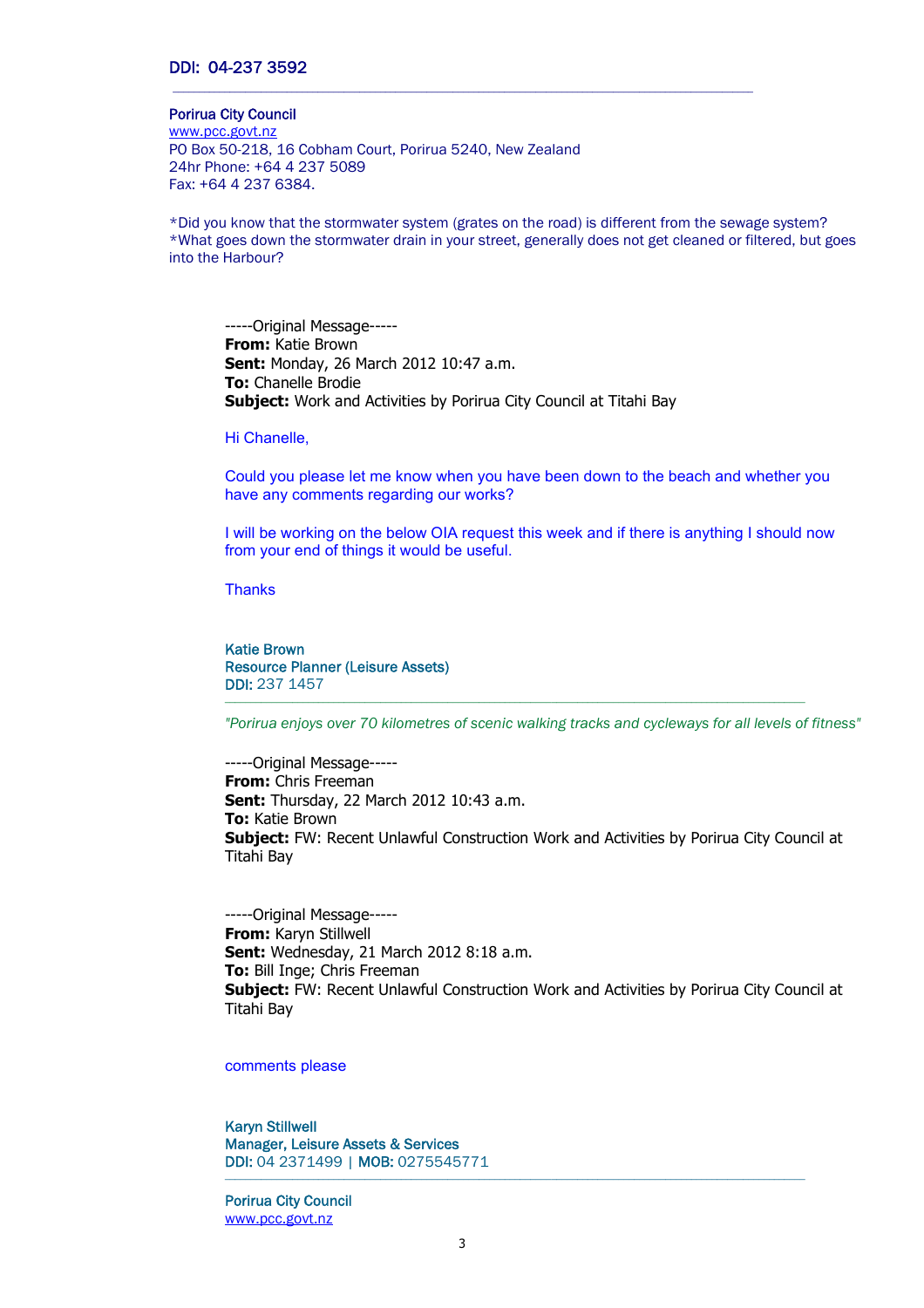PO Box 50-218, 16 Cobham Court, Porirua 5240, New Zealand 24hr Phone: +64 4 237 5089 Email: enquiries@pcc.govt.nz Fax: +64 4 237 6384

*"Porirua enjoys kilometres of scenic walking tracks and cycleways for all levels of fitness"*

 $\mathcal{L}_\text{max} = \mathcal{L}_\text{max} = \mathcal{L}_\text{max} = \mathcal{L}_\text{max} = \mathcal{L}_\text{max} = \mathcal{L}_\text{max} = \mathcal{L}_\text{max} = \mathcal{L}_\text{max} = \mathcal{L}_\text{max} = \mathcal{L}_\text{max} = \mathcal{L}_\text{max} = \mathcal{L}_\text{max} = \mathcal{L}_\text{max} = \mathcal{L}_\text{max} = \mathcal{L}_\text{max} = \mathcal{L}_\text{max} = \mathcal{L}_\text{max} = \mathcal{L}_\text{max} = \mathcal{$ 

-----Original Message----- **From:** Gary Simpson **Sent:** Wednesday, 21 March 2012 7:55 a.m. **To:** Karyn Stillwell **Subject:** FW: Recent Unlawful Construction Work and Activities by Porirua City Council at Titahi Bay

Karyn

a reply to is needed please.

Gary Simpson Chief Executive DDI: 04 2371401 | MOB: 0275 32 4869

*Porirua - Our Place, Our Future ...*

The linked image cannot be displayed. The file may have been moved, renamed, or deleted. Verify that the link points to the correct file and location.

**Sent:** Tuesday, 20 March 2012 8:52 p.m. **To:** Gary Simpson **Subject:** Recent Unlawful Construction Work and Activities by Porirua City Council at Titahi Bay

Hello Gary

In the last two days there has been significant construction activity occurring at the southern end of Titahi Bay. I can provide photos if required. This work has been undertaken by, or on behalf of, the Council.

This work is of a nature and scale that resource consent is required under the rules of the district plan for Porirua City and/or the rules of the regional coastal plan for Wellington Region; namely,

- in the case of the provisions of Porirua's District Plan the permitted surface area for earthworks specified in section D3.2.1 of the Plan has been exceeded; and/or,
- the activity (which has encompassed driving on a restricted area of the beach (ie; below MHWS and between the surf club and South Beach Access Road) is prohibited by Rule 82 of the Regional Coastal Plan as it doesn't involve "beach grooming and re-contouring" because the material removed from the foreshore has included sand and has not been restricted to marine debris, litter or dead seaweed.

I also note the work to which I refer includes excavations and recontouring around the stormwater drain outlet beneath South Beach Access Road.